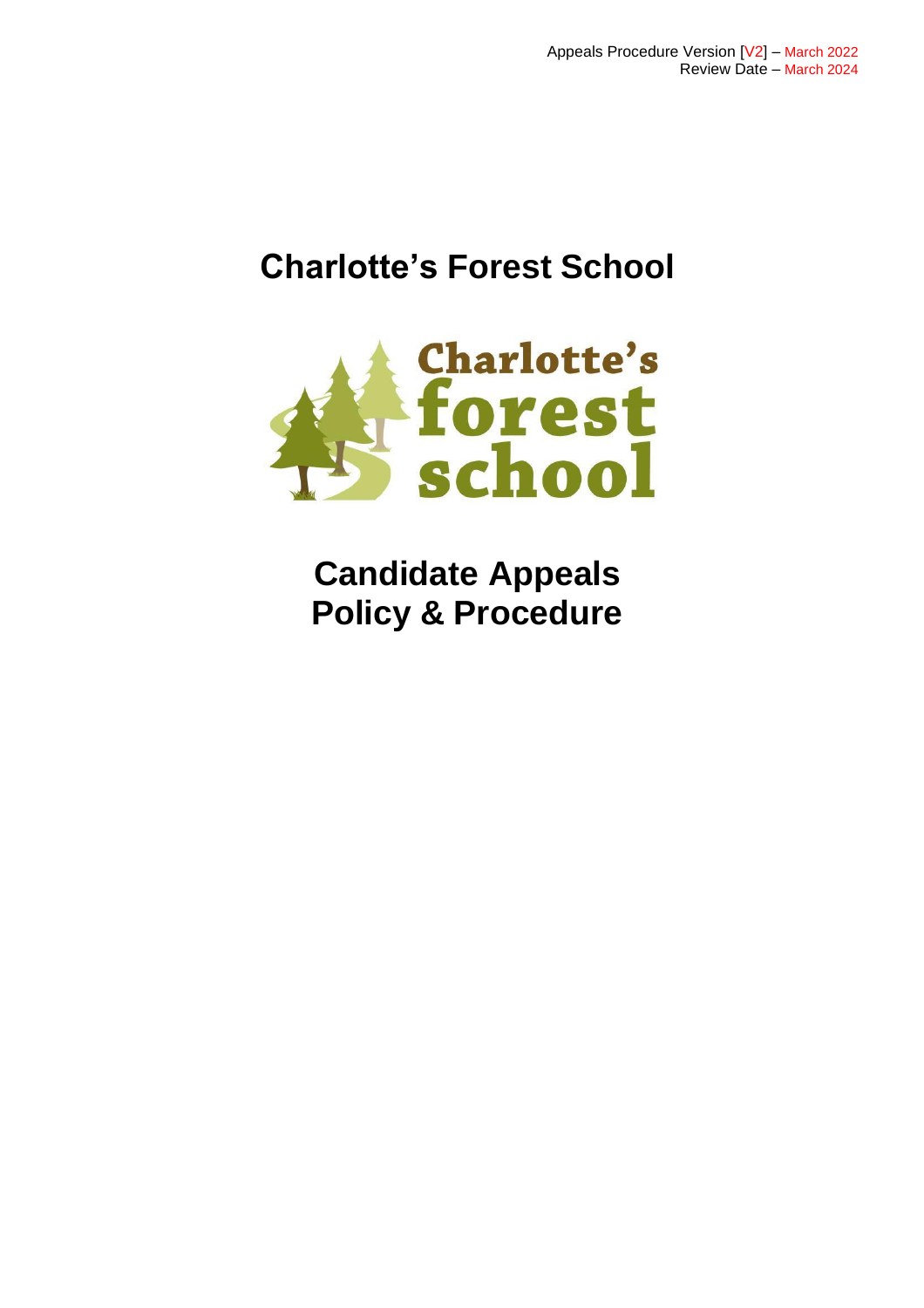# **Appeals Policy and Procedures**

# **Appeals to** Charlotte's Forest School

# **1.1 Appeals**

Any individual or organisation that is affected by an assessment decision made by Charlotte's Forest School and their assessors is eligible to take advantage of the appeals process.

#### **1.2 Candidate appeals**

Appeals may be made regarding areas of concern from candidates, including but not limited to:

- Administration and assessment errors
- Perceived discrimination
- Request for reasonable adjustments or special considerations
- Failure to take into account any special circumstances
- Decisions relating to malpractice or misconduct

Candidates are strongly recommended to informally pursue any appeal, enquiry, or grievance by making a telephone or email enquiry to Charlotte's Forest School before following formal systems, as many appeals can be resolved satisfactorily through these informal means.

There is a time limit for making appeals of 3 weeks from course completion. There is a time limit of a further 3 weeks for Charlotte's Forest School to review this appeal. An appeal review fee is payable to Charlotte's Forest School (refundable if the appeal is upheld).

Disagreement with an assessment judgement is not normally grounds for an appeal. Charlotte's Forest School assessors follow strict criteria when making their assessment decisions in accordance with ITC assessment specifications.

Appeals generally fall into the following broad categories:

- a) Administration error perhaps a mistake in recording results.
- b) Assessment error perhaps using criteria other than those specified in the qualification.
- c) Discrimination the method of assessment was not fair and reasonable under the circumstances, or the assessor was biased or prejudiced.
- d) Decisions regarding reasonable adjustments and special considerations

#### **1.3 Specific point of contact**

Ask for Charlotte Atkinson. Telephone 07879 653488

#### **1.4 Summary of appeals process**

The full appeals process is summarised below. It is anticipated that most queries will be resolved informally by Charlotte's Forest School with a minimum of delay.

- a) Clarification of the original decision
- b) Informal dialogue to review the context and criteria of the decision.
- c) If informal methods are unsuccessful then a formal appeals in writing can be initiated by the affected individual.
- d) Charlotte's Forest School to contact and discuss the assessment decision with the course assessor and review all available and relevant evidence.
- e) Reference may be made to ITC First for guidance, if specialist expertise is required.
- f) Appellant informed of decision and any subsequent actions by the Centre.
- g) Where the decision is over turned the affected individual will be informed.
- h) Where the decision remains unchanged or the affected individual is dissatisfied, the candidate may refer directly to ITC First using their Appeals Procedure that is available as a download from the website or by request to the ITC Office.